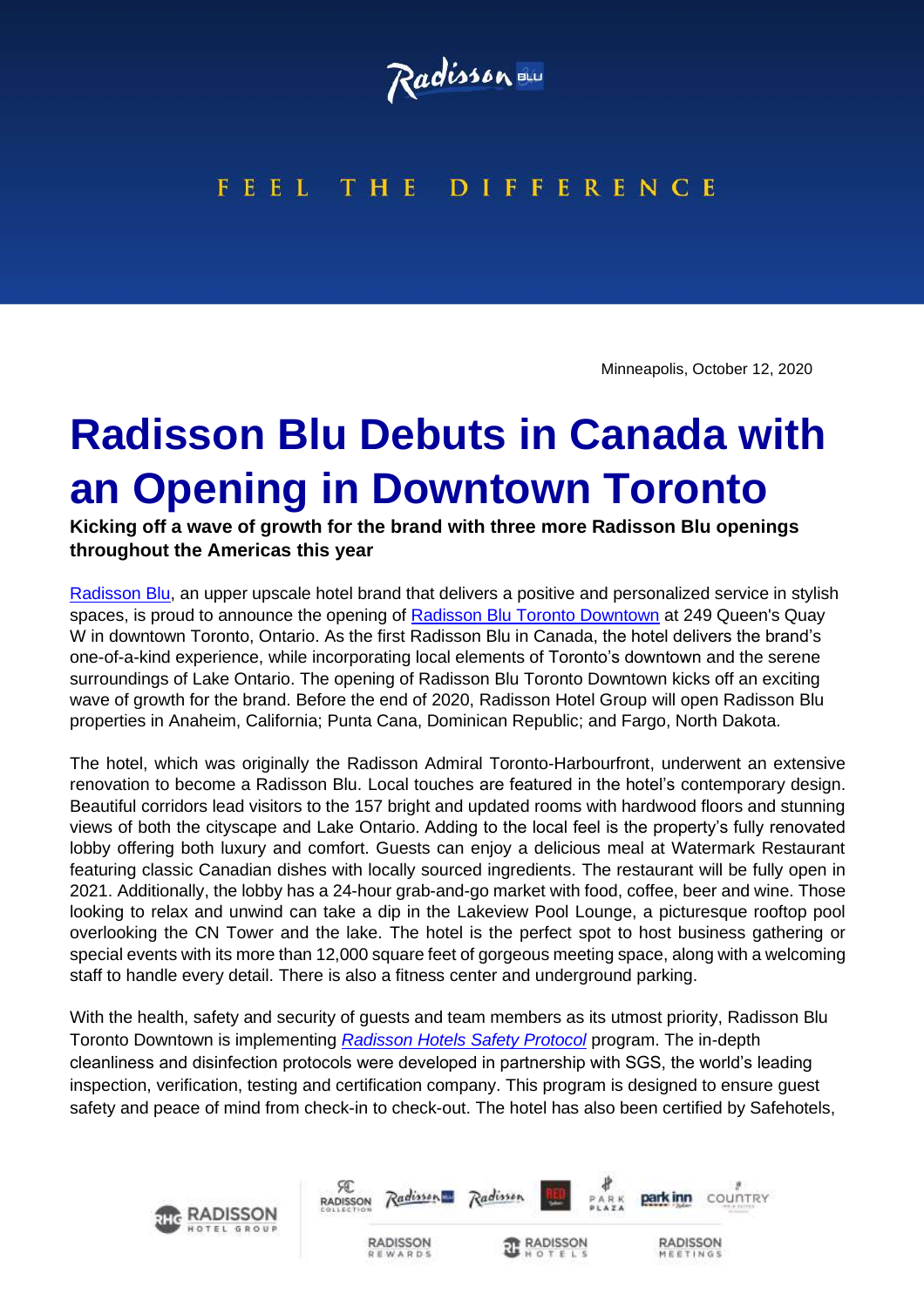which includes a ten-step process involving more than 200 standards including fire safety, security training, and crisis management.

"As the world gears up to travel again, we are accelerating the growth of the Radisson Blu brand with a series of openings starting with Radisson Blu Toronto Downtown, which also marks the brand's entrance into Canada," said Aly El-Bassuni, chief operating officer, Americas, Radisson Hotel Group. "This hotel expertly highlights the vibrant and energetic local cultures of the city while simultaneously delivering a restful stay and a memorable guest experience. We look forward to further expanding Radisson Blu in the Americas and providing our loyal guests more beautiful hotels to visit in top destinations."

Guests can easily travel to Toronto Pearson International Airport (YYZ) by car or public transit from the hotel. Billy Bishop Toronto City Airport (YTZ) is also a convenient five minute drive. Radisson Blu Toronto Downtown is a peaceful oasis that serves as a respite from experiencing everything Ontario's capital city has to offer. With an unbeatable harbourfront location, guests can walk outside its doors and find themselves in the heart of the city. Ample dining, arts and entertainment options are within walking distance including the Rogers Centre, Scotiabank Arena, the CN Tower and the Hockey Hall of Fame. Transportation is easy thanks to a TTC subway stop and bike paths just across the street from the hotel.

"We are so proud to bring the Radisson Blu brand to Canada," said the hotel's general manager, Nathalie Lalonde. "Joining this phenomenal portfolio of hotels allows us to fully express our identity as a premier local destination for anyone seeking an authentic Toronto experience. Our dynamic and inviting hotel allows guests to truly connect with our city, while enjoying state-of-the-art amenities and exceptional hospitality."

\*\*\*

## **About Radisson Blu**

Radisson Blu is an upper upscale hotel brand that delivers a positive and personalized service in stylish spaces. By paying close attention to small details that make a big difference, Radisson Blu inspires unforgettable experiences with every stay. Our hotels and resorts provide a full range of innovative products and services, delivering genuine and relevant guest experiences with a distinctive Yes I Can! attitude. Radisson Blu hotels can be found in major cities, key airport gateways and leisure destinations. Guests and professional business partners can enhance their experience with Radisson Blu by participating in Radisson Rewards, a global loyalty program offering exceptional benefits and rewards.

Radisson Blu is part of Radisson Hotel Group, which also includes Radisson Collection, Radisson, Radisson RED, Park Plaza, Park Inn by Radisson and Country Inn & Suites by Radisson, brought together under one commercial umbrella brand Radisson Hotels.

For reservations and more information, visit <https://www.radissonhotels.com/blu> LinkedIn: <https://www.linkedin.com/company/radissonblu/> Instagram: <https://www.instagram.com/radissonblu/> Twitter: <https://twitter.com/radissonblu> Facebook: <https://www.facebook.com/radissonblu/>